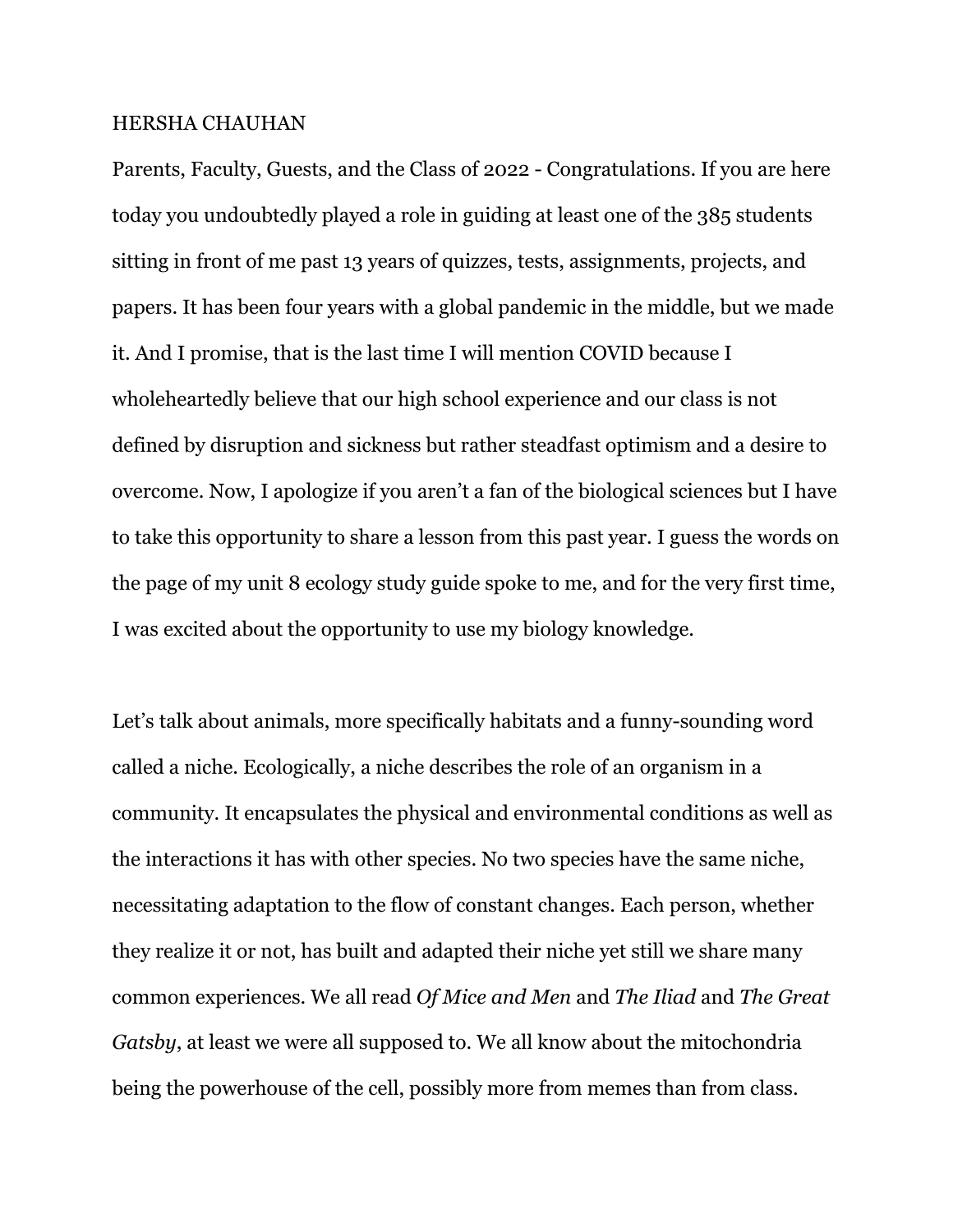And more seriously, we all had assessments that shook us to our core, the ones that you couldn't help but be upset about as you walked out of a classroom and blankly stared into the hallway. My most devastating one happened to be for the push-up test in tenth grade, luckily I literally cannot do worse next time….

We also built our own, smaller communities, from our clubs, to our sports teams, to even just your desk neighbors. And I can give a few examples. The RHS mock trial team, a team of individuals scouring over pages of case law, though our conversations mostly surrounded college applications, politics, and pretty much anything but mock trial at times. The basketball teams have mastered their intricate plays, while us fans have mastered celebrating after each championship. And even smaller and more random, my 10th grade chemistry lab table where we discussed the lives of stars, experimented with titrations, and built friendships that extended beyond the classroom. Ranging from social to academic to extracurriculars we all found our niche. I could rattle on for hours naming every group and every accomplishment everyone in the seats before me has had.

But that is not my point. In a minute here our class president and friend Molly Lyons is going to direct us to turn our tassels. This is the signal that our high school years are over, that we have passed the first of many stages of learning to come in our life. And unfortunately, that niche, that comfort zone, will be challenged and pushed towards adaptation and growth. Yes, you will maintain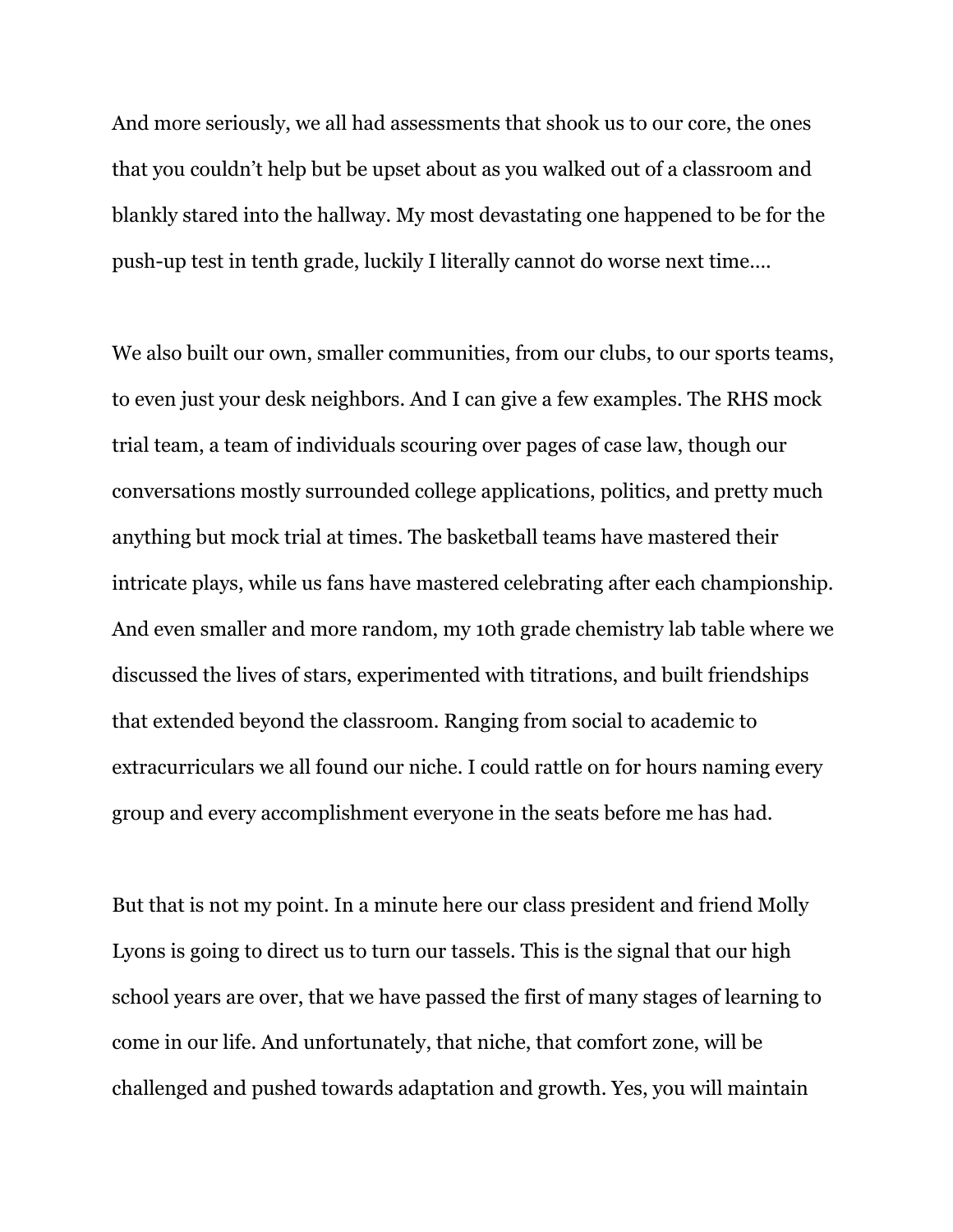relationships with the many people you found pivotal. Yes, in 20 years we will all be at a reunion in the Lounsbury House, eating cheese and cringing at our senior quotes. Yes, Ridgefield will always be our hometown, but never will we return back to the same niche that we leave behind today. It sounds scary at first. I will be the first to admit comfortability in my comfort zone, finding solace in my routine. Anyone close to me knows that my phone is on Do Not Disturb by 9:45pm every night, pushing towards 10 on a late night if Stranger Things is on a cliffhanger.

So the thought of leaving our accustomed schedules frightens me too but we have practiced the art of becoming comfortable in the uncomfortable. This ability to adapt will serve us throughout the duration of our lifetime. If it provides any consolation, species have been doing this for billions of years, changing, surviving, and growing, and you probably will not be the first one to end this phenomenon. Even if it is unnerving at first, jump into whatever you do with complete devotion, challenge yourself, and take risks, because as daunting as leaving your niche may seem, there are a myriad of opportunities outside these doors. As Survivor show host Jeff Probst says, "this challenge is on."

I think what I have truly learned is that the education process is sinusoidal and upward sloping in nature. There will be peaks and there will be valleys and I look